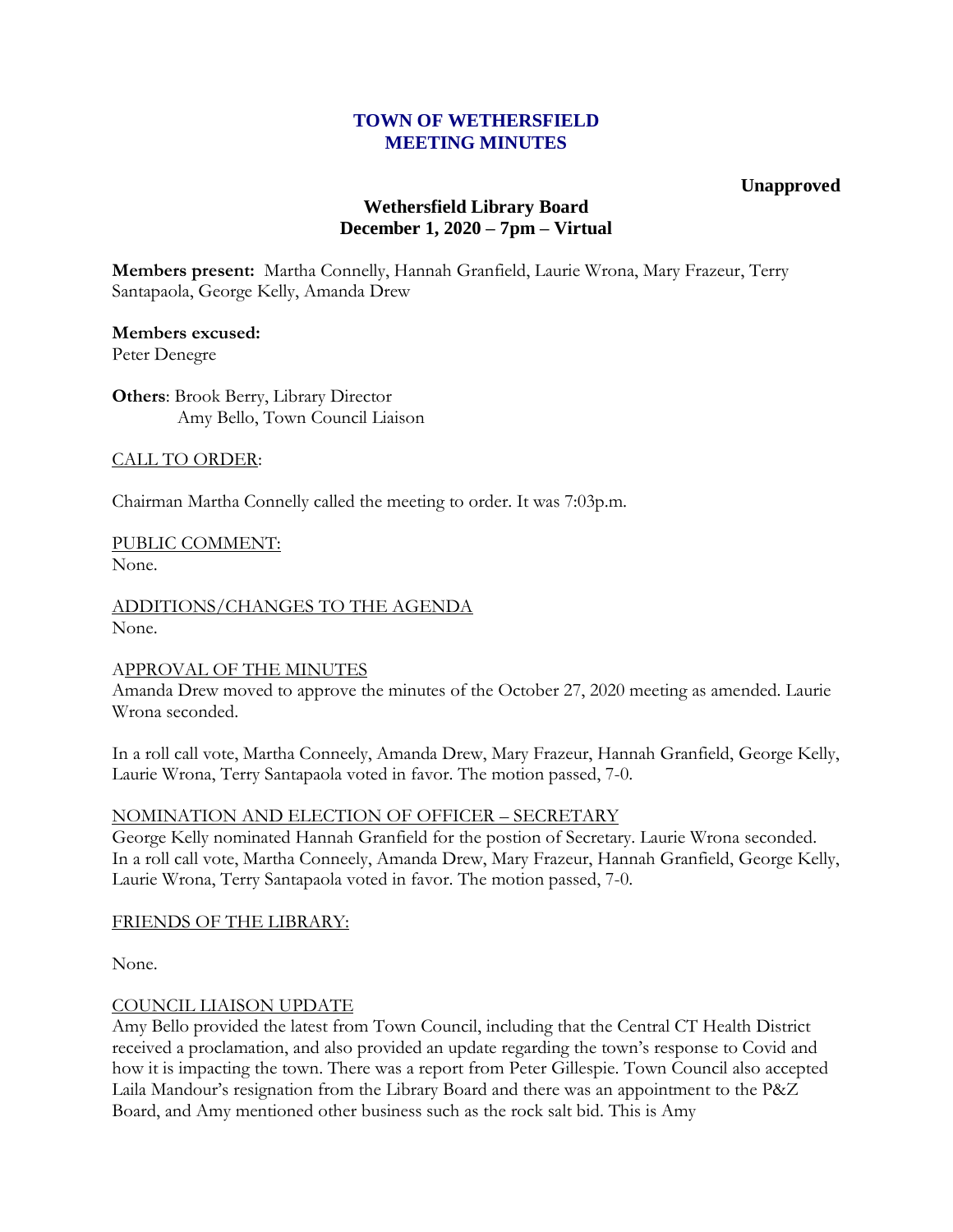Town Of Wethersfield Meeting Minutes Page 2

Bello's last meeting as Council Liaison to the Library Board. We wish her well as Wethersfield State Representative and thank her for all her years of service and advocacy.

## LIBRARY BOARD CHAIRMAN

Best wishes to Amy Bello has she leaves Wethersfield Town Council and being the Library Board liaison to become State Representative.

The Library Board received a nice note from Polly Moon, former Library Board chair, her husband Dan Silver recently passed away (Library Board sent condolences) and was also a library advocate.

Thank you to Lalia Mandour for her years of service. She provided a nice thank you to the Library Board.

#### DIRECTOR'S REPORT

Brook complimented Dan Silver as a very strong advocate for intellectual freedom.

Brook thanked Amy Bello for being a strong advocate and looked forward to what she might be able to do at the State level.

Brook provided an update in the ongoing Library Covid opening phase. She met with Charles Brown, Director of Central CT Health District to ensure that we were doing everything we could do and continue to remain open and provide services to the public. So far we are looking good. Charlie stressed keeping the numbers inside the building down. Currently open over 30 hours per week, would like to expand but not at this time. Reported on what some other local libraries are doing as well.

Currently recruiting for the open postion of Public Services Manager (Head of Children's Dept).

Review of various Financial Statements, on track with spending. The Library Board finance committee will meet in January and try to include FIA. Getting ready for the Budget process to begin.

D & O Insurance renewal

Some selected statistics from the past fiscal year (for the State Library Report) FY 19-20:

- The Library was open 39 weeks during the past fiscal year. Closed to the public for 13 weeks.
- $\blacksquare$  107,702 visitors
- 30,578 public internet sessions  $(20,963$  internet  $+9,615$  wifi)
- 28,980 reference questions/transactions
- 200 children's programs (in person)
- 50 virtual children's programs "viewed" 6,471 times (from March-June)
- Circulation is over 260,000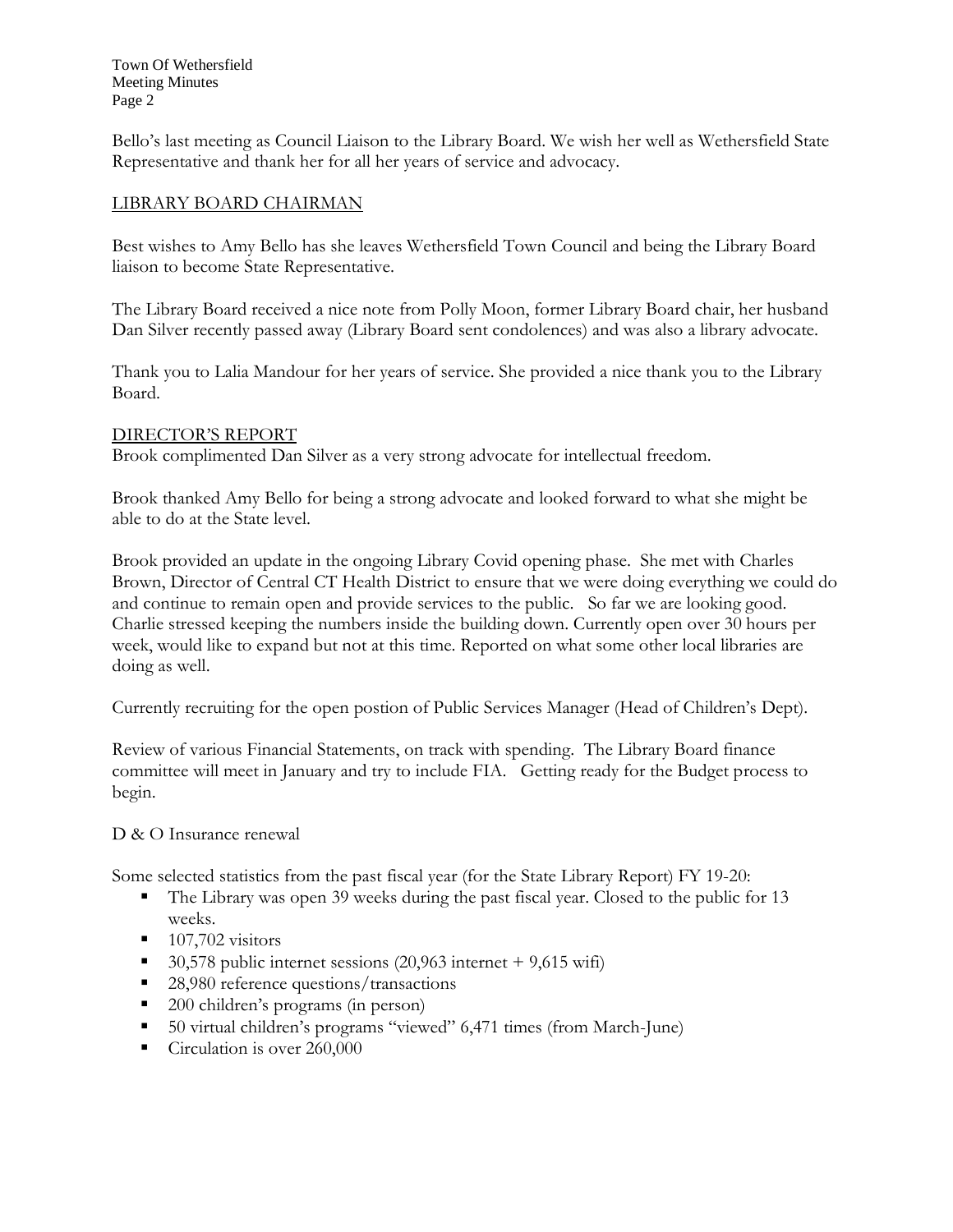Review of upcoming budget season.

- Brook met briefly with Town Manager to discuss Capital Improvement Projects. She doesn't anticipate putting in an ask for anything specific.
- An important priority for the Library is VOIP. Her understanding is that this project is currently underway.
- Revenue projection.
- **Budget narrative.**

The Library Finance Committee will need to meet in January likely with FIA and as well as to discuss the upcoming budget, then meet again in February.

The Library Board will vote for the preliminary approval of the FY 21-22 budget. Hoping to set up a meeting with Michael Rell in January.

Review of Programming

Children's programing hosted several successful programs – 70 children participated in adventures around the world. The winter reading program will start in January.

Reviewed Teen programming

Adult programming

Tonight there is a Sweet Potato Gnocchi program. Collaborating with the Berlin Library, 60 adults are registered for the upcoming Cut the Cord program. And the final session of the job series program is upcoming as well. It has been hosted in collaboration with Rocky Hill and Berlin Library's.

The Wethersfield Library was used for Wethersfield 2020 Election Absentee Ballot counting. Thank you to the Physical Services, Town Hall staff, and Election Departments on this partnership.

Brook met with Novus (IT consultant) to look ahead into the next year.

- **Looking at cyber awareness training.**
- Upgrade self-checks with Windows 10.
- The Library continues the Windows 10 upgrade as well as looking into converting over to Gmail.
- Decommission old out dated equipment.
- **Looking to further enhance the current Wi-Fi for the building and the parking lot area, but** not part of CEN's Everyone Learns project. We know that many residents are using it as work/school has become virtual.

A motion for the approval to ask the Friends of the Wethersfield Library for \$1000 to help support the Take & Make Kits and Grab & Go Bags for all ages.

George Kelly motion to approve the ask to the Friends of the Library. Hannah Granfield seconded. In a roll call vote, Martha Conneely, Amanda Drew, Mary Frazeur, Hannah Granfield, George Kelly, Laurie Wrona, Terry Santapaola voted in favor.

The motion passed, 7-0.